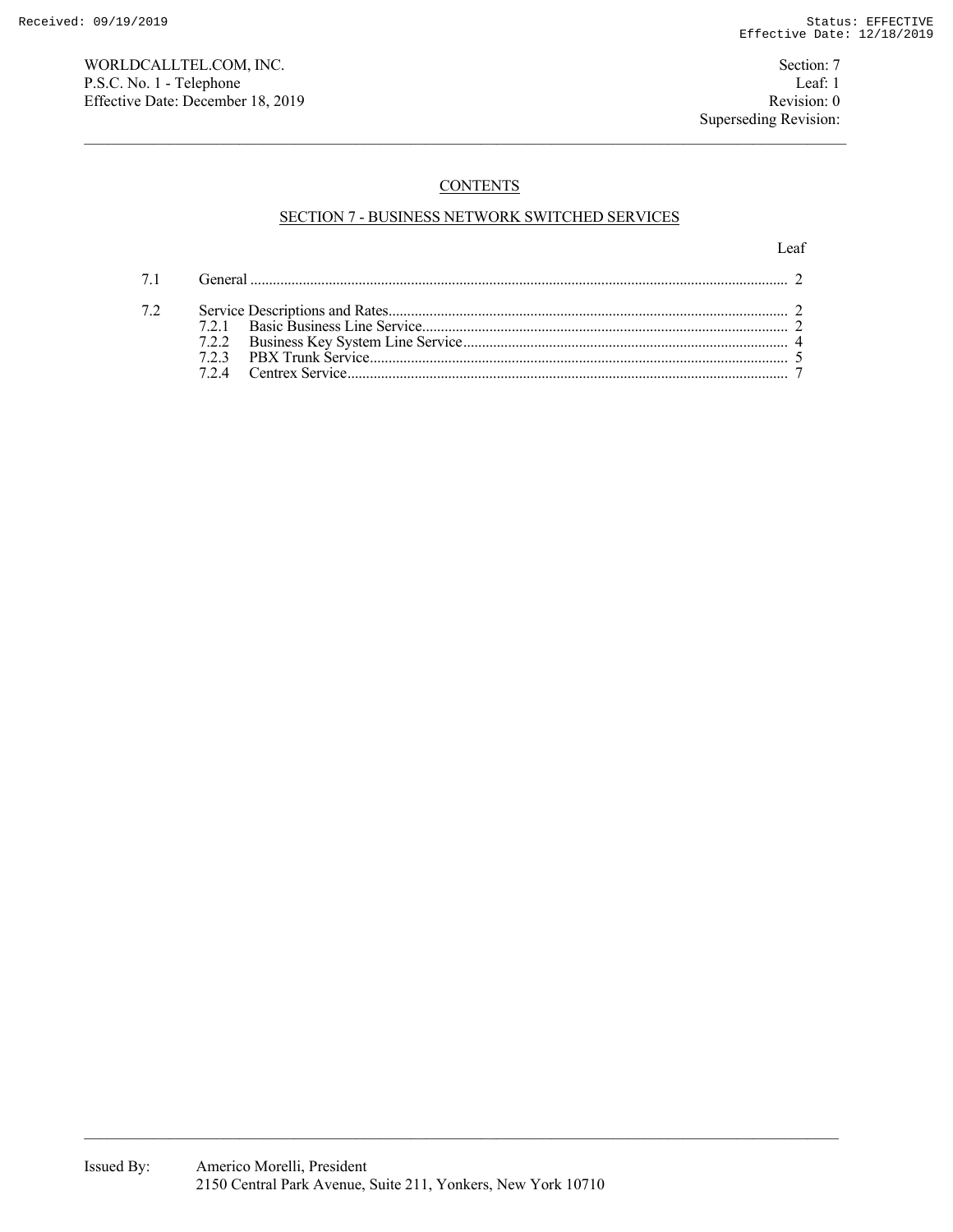### 7.1 GENERAL

 Business Network Switched Service provide a business customer with a connection to the Company's switching network which enables the customer to:

- a. receive calls from other stations on the public switched telephone network;
- b. access the Company's local calling service;
- c. access the Company's operators and business office for service related assistance; access toll-free telecommunications service such as 800 NPA; and access 911 service for emergency calling; and
- d. access the service of providers of interexchange service. A customer may presubscribe to such provider's service to originate calls on a direct dialed basis or to receive 800 service from such provider, or may access a provider on an ad hoc basis by dialing the provider's Carrier Identification Code  $(10XXX)$ .

 Business Network Switched Service is provided via one or more channels terminated at the customer's premises. Each Business Network Switched Service channel corresponds to one or more analog, voice-grade telephonic communications channels that can be used to place or receive one call at a time.

Connection charges as described in Section 2 apply to all service on a one-time basis unless waived pursuant to this Tariff.

### 7.2 SERVICE DESCRIPTIONS AND RATES

The following Business Access Service Options are offered:

 Basic Business Line Service Business Key System Line Service PBX Trunks Centrex Service

 Basic Business Line Service, Key System Line Service, Shared Tenant Service and Analog PBX trunks are offered with flat rate or message rate local service, at the option of the customer. Digital PBX Trunks are offered on a flat rate basis only.

 All Business Network Switched Service may be connected to customer-provided terminal equipment such as station sets, key systems, PBX systems, or facsimile machines. Service may be arranged for two-way calling, inward calling only or outward calling only. Optional Voice Mail Service is available.

- 7.2.1 Basic Business Line Service
	- 1. Flat Rate Business Line Service
		- a. Description

 Flat Rate Basic Business Line Service provides a customer with a one or more analog, voice grade telephonic communications channel that can be used to place or receive one call at a time. Local calling service is available on a message usage basis. Basic Business Lines are provided for connection of customer-provided single-line terminal equipment such as station sets or facsimile machines.

Each Basic Business Line has the following characteristics:

 Terminal Interface: 2-wire Signaling Type: Loop start<br>
Pulse Types: Dual Tone Pulse Types: Dual Tone Multifrequency (DTMF)<br>Directionality: Two-Way, In-Only, or Out-Only, a Two-Way, In-Only, or Out-Only, at the option of the customer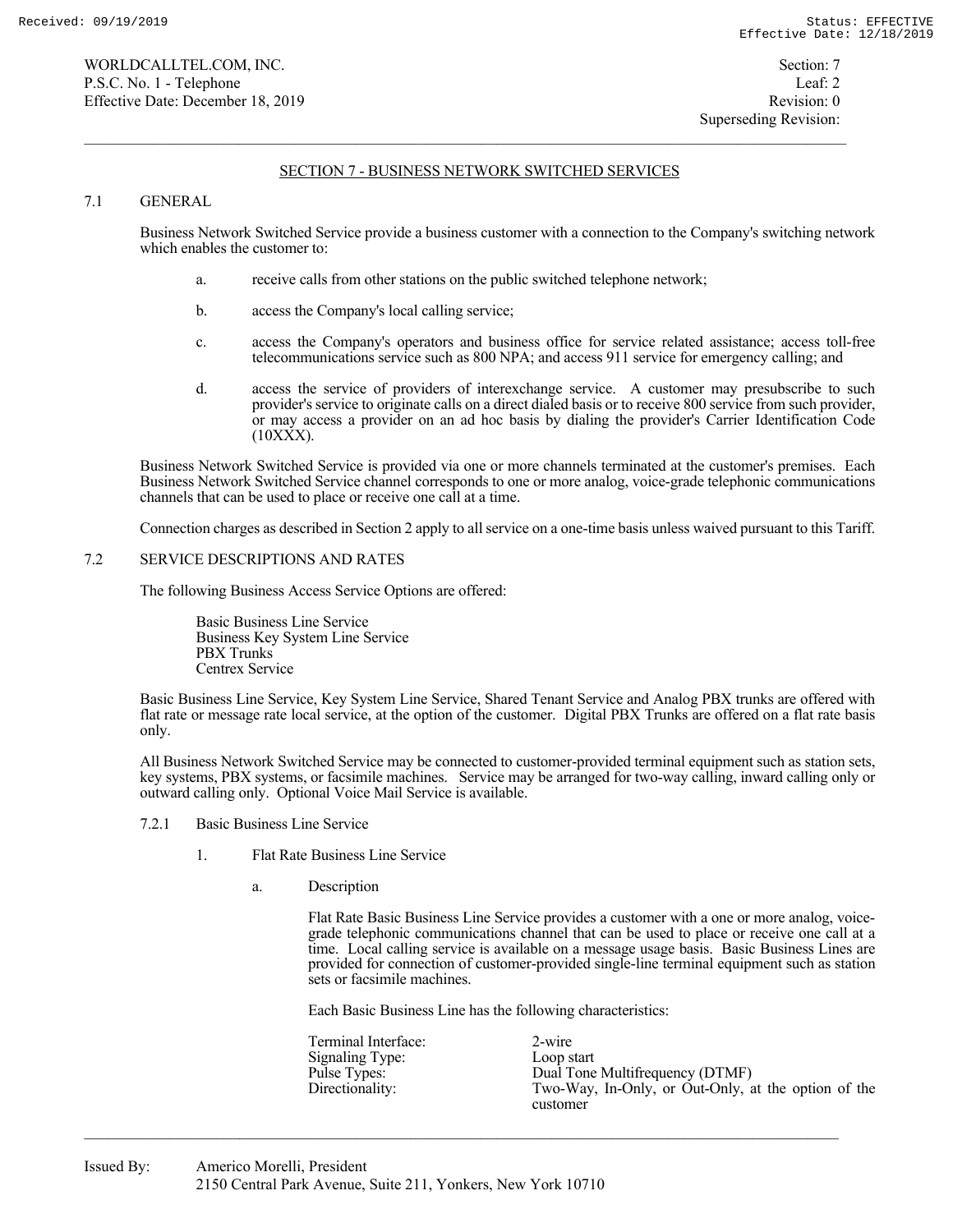## 7.2 SERVICE DESCRIPTIONS AND RATES (cont'd)

### 7.2.1 Basic Business Line Service (cont'd)

## 1. Flat Rate Business Line Service (cont'd)

## b. Recurring and Nonrecurring Charges

 In addition to the nonrecurring charges listed below, service order charges apply as described in Section 3 of this tariff.

|                                                   | Minimum | Maximum |
|---------------------------------------------------|---------|---------|
| Monthly Recurring Charges:<br>- Each Service Line |         |         |
|                                                   | \$1.00  | \$25.00 |

## 2 Message Rate Basic Business Line Service

1. Description

 Calls to points within the local exchange area are charged on the basis of the number of completed calls originating from the customer's service in addition to a base monthly charge. Local calling areas are as specified in Section 10.

2. Recurring and Nonrecurring Charges

 Charges for each Message Rate Service line include a monthly recurring Base Service Charge and usage charges for completed calls originated from the customer's line based on the total number of calls during the billing period. In addition to the nonrecurring charges listed below, service order charges apply as described in Section 3 of this tariff.

|                                                | Minimum | Maximum  |
|------------------------------------------------|---------|----------|
| Nonrecurring Connection Charge:                | \$1.00  | \$110.00 |
| Monthly Recurring Charges:                     |         |          |
| - Each Base Service Line                       | \$1.00  | \$25.00  |
| - Voice Mail Option, per line                  | \$1.00  | \$15.00  |
| Custom Calling Features: (per line, per month) |         |          |
| - Each feature                                 | \$1.00  | \$15.00  |
| - Package of 3 features                        | \$1.00  | \$20.00  |
| - Package of 6 features                        | \$1.00  | \$21.00  |
| - Package of 9 features                        | \$1.00  | \$24.00  |
| 1.3.7<br>$\sim$ 1 $\sim$ 1 $\sim$              |         |          |

# 3. Recurring and Nonrecurring Charges (cont'd)

|    | <b>CLASS</b> Features<br>(per line, per month)                                                  | Minimum                              | Maximum                                  |
|----|-------------------------------------------------------------------------------------------------|--------------------------------------|------------------------------------------|
|    | - Each feature<br>- Package of 3 features<br>- Package of 6 features<br>- Package of 9 features | \$1.00<br>\$1.00<br>\$1.00<br>\$1.00 | \$15.00<br>\$20.00<br>\$21.00<br>\$24.00 |
| 4. | Message Usage Charges                                                                           | Minimum                              | Maximum                                  |
|    | Per Message                                                                                     | \$.01                                | \$.15                                    |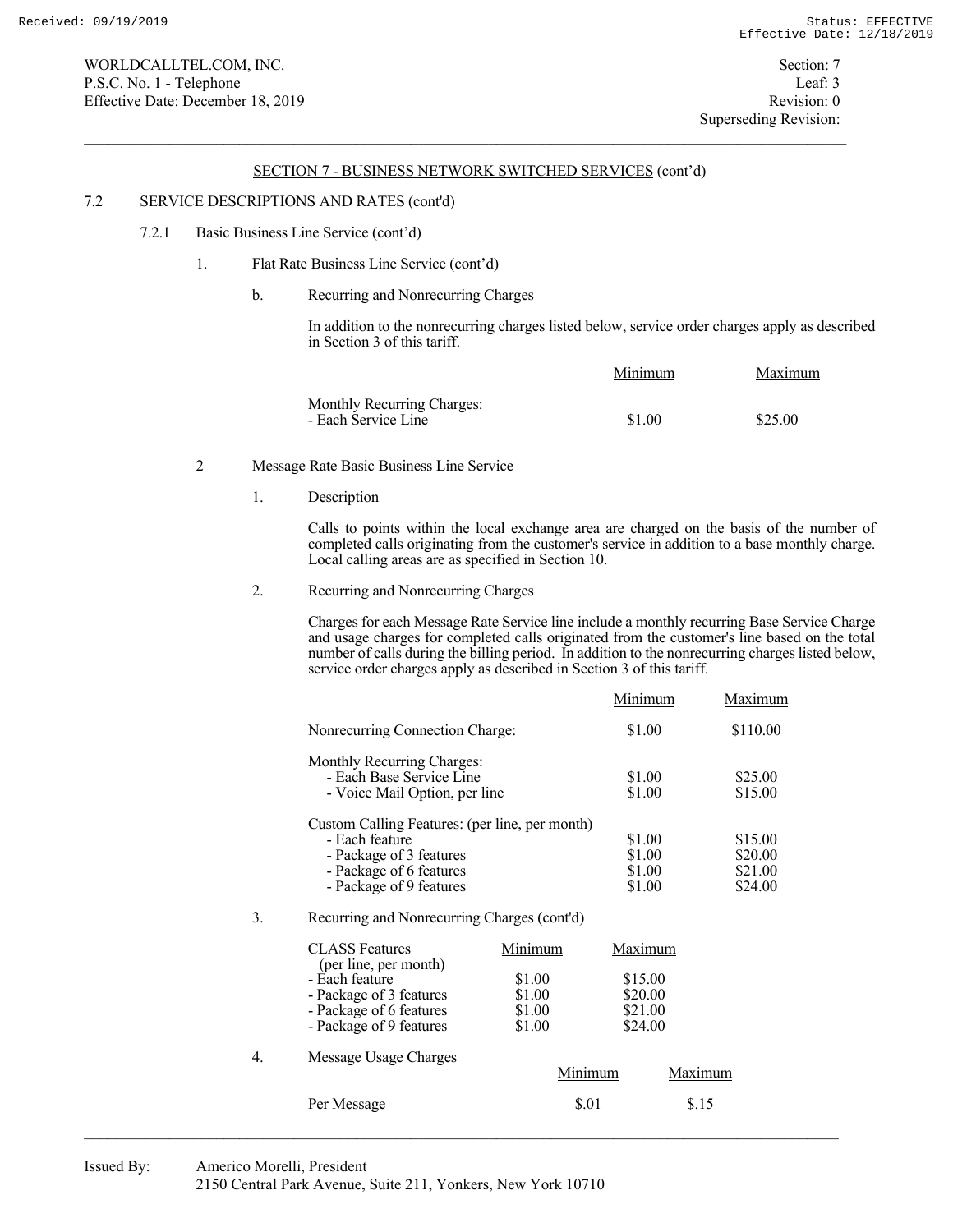WORLDCALLTEL.COM, INC. Section: 7 P.S.C. No. 1 - Telephone Leaf: 4 Effective Date: December 18, 2019 Revision: 0

### SECTION 7 - BUSINESS NETWORK SWITCHED SERVICES (cont'd)

#### 7.2 SERVICE DESCRIPTIONS AND RATES (cont'd)

## 7.2.2 Business Key System Line Service

a. Description

 Business Key System Line Service provides the customer with a single, analog, voice-grade telephonic communications channel which can be used to place or receive one call at a time. The Business Key System Line is available as a message rated service. Business Key System Line Service is provided for connection of customer-provided key system terminal equipment. All key system lines will be equipped with touchtone and multiline hunt.

 Calls to points within the local exchange area are charged on the basis of the number of completed calls originating from the customer's service in addition to a base monthly charge. Local calling areas are as specified in Section 10.

Each Business Key System Line has the following characteristics:

| Terminal Interface:<br>Signaling Type:<br>Pulse Types:<br>Directionality: | 2-wire<br>Loop start<br>Dual Tone Multifrequency (DTMF)<br>Two-Way, In-Only, or Out-Only, at the option of the |
|---------------------------------------------------------------------------|----------------------------------------------------------------------------------------------------------------|
|                                                                           | customer                                                                                                       |

b. Recurring and Nonrecurring Charges

 In addition to the nonrecurring charges listed below, service order charges apply as described in Section 3 of this tariff.

 Charges for each Message Rate Service line include a monthly recurring Base Service Charge and usage charges for completed calls originated from the customer's line based on the total number of calls during the billing period.

|    |                                                                                            |         | Minimum          | Maximum            |
|----|--------------------------------------------------------------------------------------------|---------|------------------|--------------------|
|    | Nonrecurring Connection Charge:                                                            |         | \$1.00           | \$10.00            |
|    | Monthly Recurring Charges:<br>- Message Rate Business Key<br>- Voice Mail Option, per line |         | \$1.00<br>\$1.00 | \$25.00<br>\$15.00 |
|    | <b>Custom Calling Features</b><br>(per line, per month)                                    |         |                  |                    |
|    | - Each feature                                                                             |         | \$1.00           | \$15.00            |
|    | - Package of 3 features                                                                    |         | \$1.00           | \$20.00            |
|    | - Package of 6 features                                                                    |         | \$1.00           | \$21.00            |
|    | - Package of 9 features                                                                    |         | \$1.00           | \$24.00            |
|    | CLASS Features (per line, per month)                                                       |         |                  |                    |
|    | - Each feature                                                                             |         | \$1.00           | \$15.00            |
|    | - Package of 3 features                                                                    |         | \$1.00           | \$20.00            |
|    | - Package of 6 features                                                                    |         | \$1.00           | \$21.00            |
|    | - Package of 9 features                                                                    |         | \$1.00           | \$24.00            |
| c. | Message Usage Charges                                                                      |         |                  |                    |
|    |                                                                                            | Minimum | Maximum          |                    |
|    | Per Message                                                                                | \$.01   | \$.15            |                    |
|    |                                                                                            |         |                  |                    |

### Issued By: Americo Morelli, President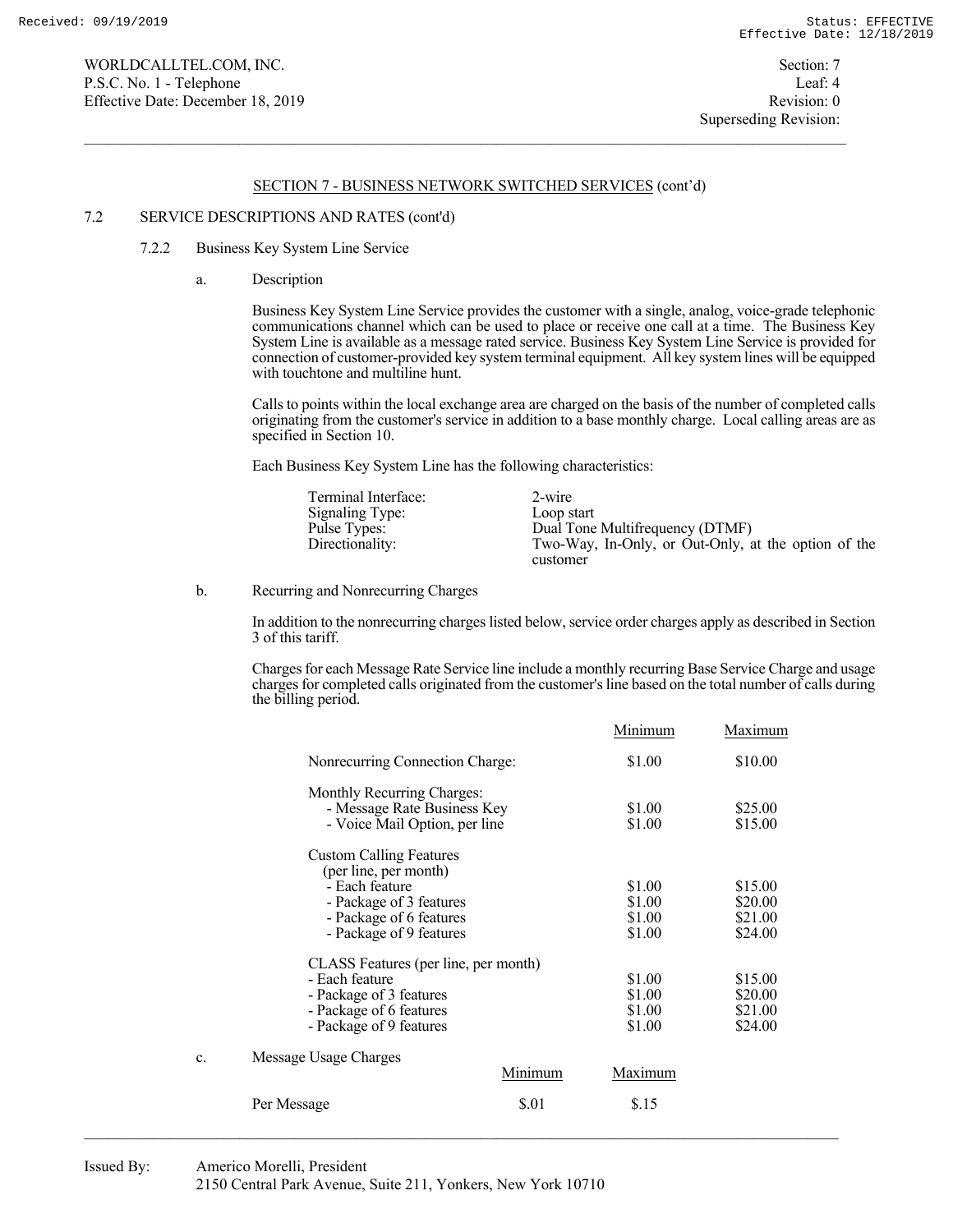WORLDCALLTEL.COM, INC. Section: 7 P.S.C. No. 1 - Telephone Leaf: 5 Effective Date: December 18, 2019 Revision: 0

### SECTION 7 - BUSINESS NETWORK SWITCHED SERVICES (cont'd)

### 7.2 SERVICE DESCRIPTIONS AND RATES (cont'd)

# 7.2.3 PBX Trunk Service

- a. Flat Rate Analog PBX Trunks
	- 1. Description

 Analog and/or digital PBX trunks are provided for connection of customer-provided PBX terminal equipment. Analog trunks are delivered on a DS0 level and digital trunks are delivered at the DS1 level. All trunks are equipped with multiline hunting.

 DID service allows callers to reach the called party without going through a PBX attendant. DOD service allows end users to dial outside of a  $\overrightarrow{PBX}$  system without going through the PBX attendant to get access to an outside line. Digital trunks cannot be two-way trunks, but must be ordered as with either Direct Inward Dialing (DID) or Direct Outward Dialing (DOD).

 For DID configured PBX trunks additional charges apply for Direct Inward Dial Station numbers.

Each Analog Trunk has the following characteristics:

| Terminal Interface: | 2-wire or 4-wire, as required for the provision of service |
|---------------------|------------------------------------------------------------|
| Signaling Type:     | Loop, Ground, E&M I, II, III                               |
| Pulse Type:         | Dual Tone Multi-Frequency (DTMF)                           |
| Directionality:     | In-Coming Only (DID), Out-Going Only (DOD), or<br>Two-Way  |

### 2. Recurring Charges

|                                | Minimum | Maximum  |
|--------------------------------|---------|----------|
| Monthly Recurring Charges:     | \$1.00  | \$120.00 |
| Terminal Numbers:              |         |          |
| 1-10 lines in terminal group   | \$5.00  | \$15.00  |
| 11-20 lines in terminal group  | \$5.00  | \$25.00  |
| $21 +$ lines in terminal group | \$5.00  | \$30.00  |

### b. Message Rate Analog PBX Trunks

1. Description

 Message Rate Analog PBX Trunks provide the customer with a single, analog, voice grade telephonic communications channel which can be used to place or receive one call at a time. Local calls on two-way trunks and DOD trunks are billed on a message rate basis. DID trunks are arranged for one-way inward calling only.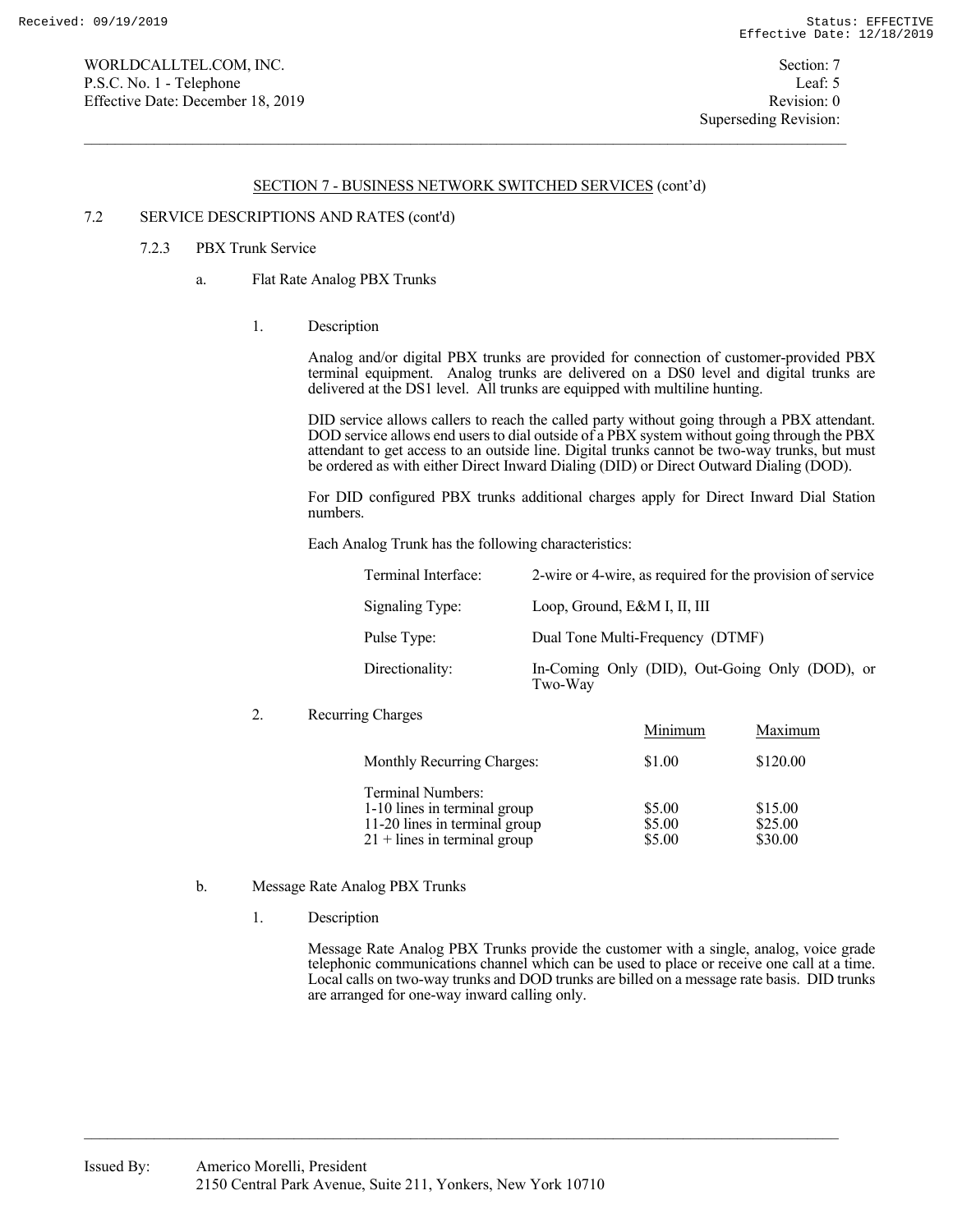### 7.2 SERVICE DESCRIPTIONS AND RATES (cont'd)

# 7.2.3 PBX Trunk Service (cont'd)

## b. Message Rate Analog PBX Trunks (cont'd)

## 2. Recurring and Nonrecurring Charges

 In addition to the nonrecurring charges listed below, service order charges apply as described in Section 3 of this tariff. Charges for each Message Rate PBX Truck include a monthly recurring Base Service Charge and usage charges for completed calls originated from the customer's lines based on the total number of calls during the billing period. Local calling areas are as specified in Section 10.

|                |                                                                                                                      | Minimum                    | Maximum                       |
|----------------|----------------------------------------------------------------------------------------------------------------------|----------------------------|-------------------------------|
|                | Nonrecurring Connection Charge:                                                                                      | \$1.00                     | \$120.00                      |
|                | Monthly Recurring Charges:<br>- Each Trunk                                                                           | \$5.00                     | \$25.00                       |
|                | Terminal Numbers:<br>1-10 lines in terminal group<br>11-20 lines in terminal group<br>$21 +$ lines in terminal group | \$5.00<br>\$5.00<br>\$5.00 | \$15.00<br>\$25.00<br>\$30.00 |
| $\mathbf{c}$ . | Message Usage Charges                                                                                                | Minimum                    | Maximum                       |
|                | Per Message Charge                                                                                                   | \$0.01                     | \$0.15                        |
| d.             | Analog DID Trunks                                                                                                    | Minimum                    | Maximum                       |
|                | Nonrecurring Connection Charge                                                                                       | \$1.00                     | \$30.00                       |
|                | Monthly Recurring Charges (per trunk)                                                                                | \$10.00                    | \$35.00                       |
|                | <b>DID Station Numbers</b><br>- Each Group of 20<br>- Each Group of 100                                              | \$1.00<br>\$1.00           | \$15.00<br>\$50.00            |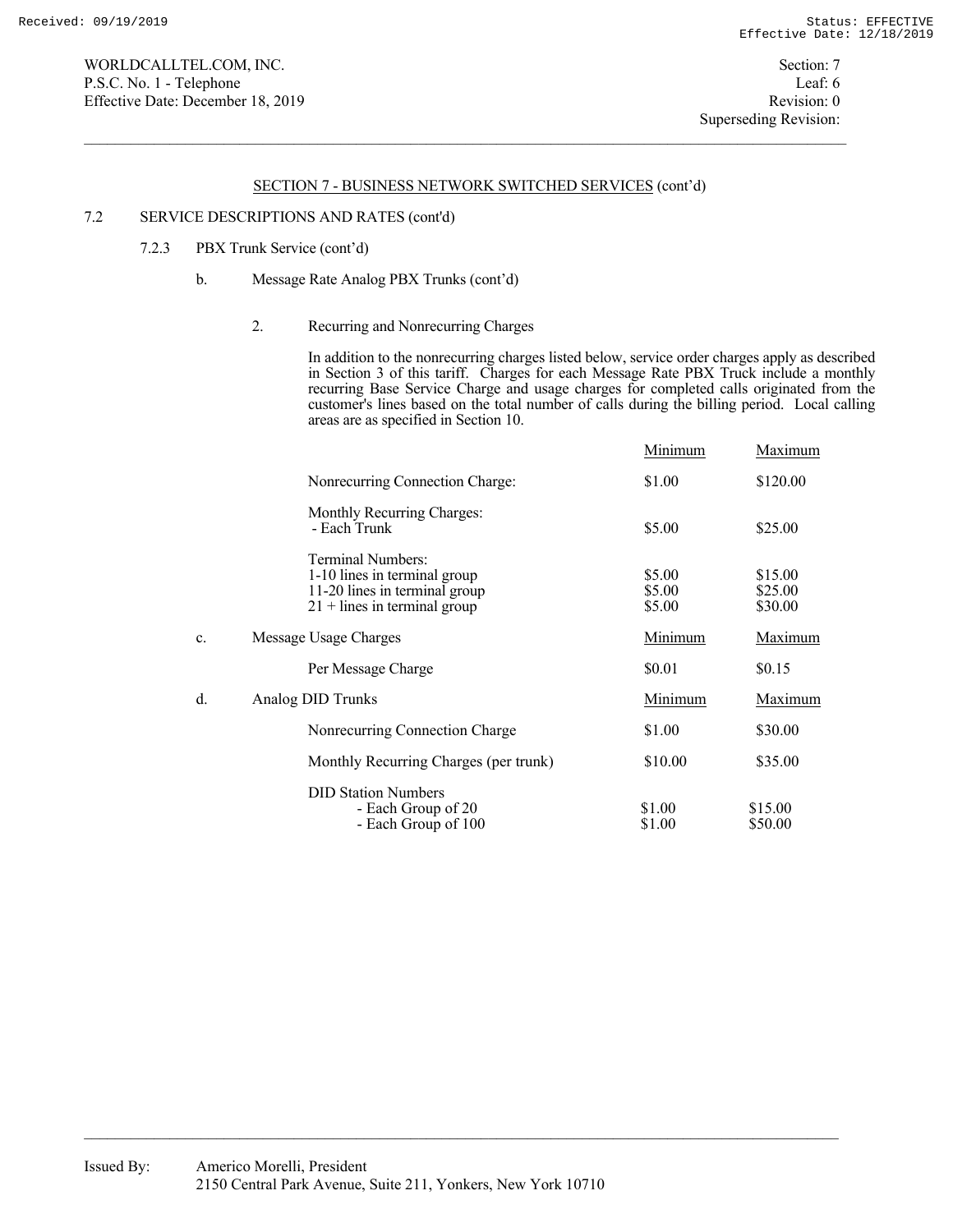### 7.2 SERVICE DESCRIPTIONS AND RATES (cont'd)

- 7.2.3 PBX Trunk Service (cont'd)
	- e. Digital PBX Trunk Service
		- 1. Description

 Digital PBX Trunk Service provide a customer with connection to the Company switch via a DS1 digital fiber optic transmission facility operating at 1.544 Mbps and time division multiplexed into 24 analog voice grade telephonic communications channels. Digital PBX Trunks are provided for connection of customer-provided PBX equipment or trunk capable key systems to the Company switch. Each Digital PBX Trunk has the following characteristics:

| Terminal Interface:   | Channel Bank or DSX-1 panel                      |
|-----------------------|--------------------------------------------------|
| Signaling Type:       | Loop, Ground, E&M I, II, III                     |
| Start Dial Indicator: | Immediate Wink, Delay Dial, Dial Tone            |
| Pulse Type:           | Dual Tone Multi-Frequency (DTMF)                 |
| Directionality:       | In-Coming or Out-Going Only, as specified by the |
|                       | customer                                         |

Local calling areas are as specified in Section 10.

2. Recurring and Nonrecurring Charges

 In addition to the nonrecurring charges listed below, service order charges apply as described in Section 3 of this tariff. Charges for each Message Rate Digital PBX Trunk include a monthly recurring Base Service Charge and usage charges for completed calls originated from the customer's lines based on the total number of calls during the billing period.

Where appropriate facilities do not exist, Special Construction charges will also apply.

|    |                                             | Minimum  | Maximum   |
|----|---------------------------------------------|----------|-----------|
|    | Nonrecurring Connection Charge:             | \$100.00 | \$1000.00 |
|    | Monthly Recurring Charges:<br>Message Rate: |          |           |
|    | - Facility                                  | \$50.00  | \$1000.00 |
|    | - Per Active Channel (DID)                  | \$10.00  | \$75.00   |
|    | - Per Active Channel (DOD)                  | \$10.00  | \$50.00   |
| 3. | Message Usage Charges                       | Minimum  | Maximum   |
|    | Per Message Charge                          | \$0.01   | \$0.15    |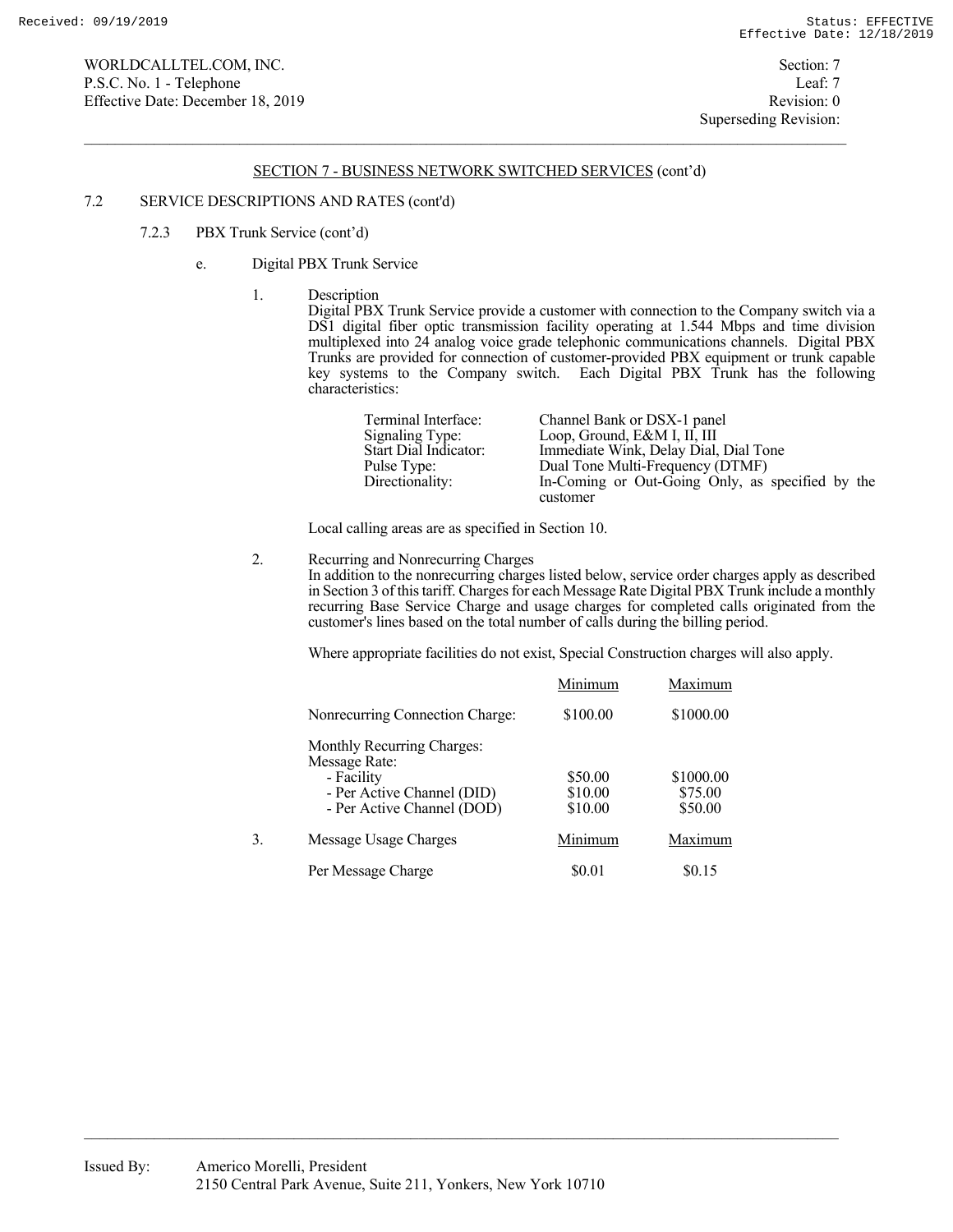### 7.2 SERVICE DESCRIPTIONS AND RATES (cont'd)

### 7.2.4 Centrex Service

a. Description

 Centrex Service is a multi-station system offered to the business customer with 2 or more lines or trunks. It consists of digital switching equipment in the Company's switches connected to station lines on the customer's premises. Centrex Service enables the customer to originate and receive local calls within its system at no additional charge. Local calling areas are as specified in Section 10.

 Centrex Service is offered on a contracted basis with four terms: 24, 36, 60 and 84 months. Thirty days prior to the expiration of the contract term, the subscriber may cancel service or renew for a new term commitment. If the subscriber does not cancel or renew the service, service will continue on a month to month basis at the monthly rate associated with the twenty-four month term plan.

Each Centrex Station Line has the following characteristics:

| Terminal Interface:<br>Signaling Type:<br>Pulse Type: | 2-Wire or 4-Wire as required for the provision of service<br>Loop Start<br>Dual Tone Multi-Frequency (DTMF) |
|-------------------------------------------------------|-------------------------------------------------------------------------------------------------------------|
| Directionality:                                       | Two-Way, In-Only or Out-Only                                                                                |

b. Features

 The Centrex customer receives a Basic feature package, including all Centrex features except attendant features and Customer Management System.

The following Centrex features are available to the customer of Centrex Service at no additional charge:

|                                           | <b>Basic</b> |                                   | <b>Basic</b> |
|-------------------------------------------|--------------|-----------------------------------|--------------|
| Add-On Hold                               | X            | Intercom Dialing                  | Χ            |
| Attendant Camp On                         |              | Loudspeaker Paging                | X            |
| <b>Attendant Conference</b>               |              | Manual Control of ARS             |              |
| <b>Attendant Direct Station Selection</b> |              | Make Busy                         | X            |
| <b>Automatic Call Distribution</b>        |              | Multiline Hunt                    | X            |
| <b>Automatic Route Selection (ARS)</b>    | X            | Night Service                     | X            |
| Call Forward - Busy                       | X            | Outward Call for PBX              | X            |
| Call Forward - No Answer                  | X            | Power Fail Transfer               | X            |
| Call Pickup                               | X            | Queuing                           | X            |
| Call Transfer Internal                    | X            | Single Digit Dialing              | X            |
| Call Transfer Outside                     | X            | Toll Diversion - Attendant        |              |
| Call Waiting                              | X            | <b>Customer Management System</b> |              |
| Call Waiting - Attendant Lamp             |              | Speed Calling                     | X            |
| Code Calling                              | X            | Three Way Calling                 | X            |
| 6-Way Conference                          |              |                                   |              |
| Directed Call Pickup                      | X            |                                   |              |
| Group Numbering                           | X            |                                   |              |